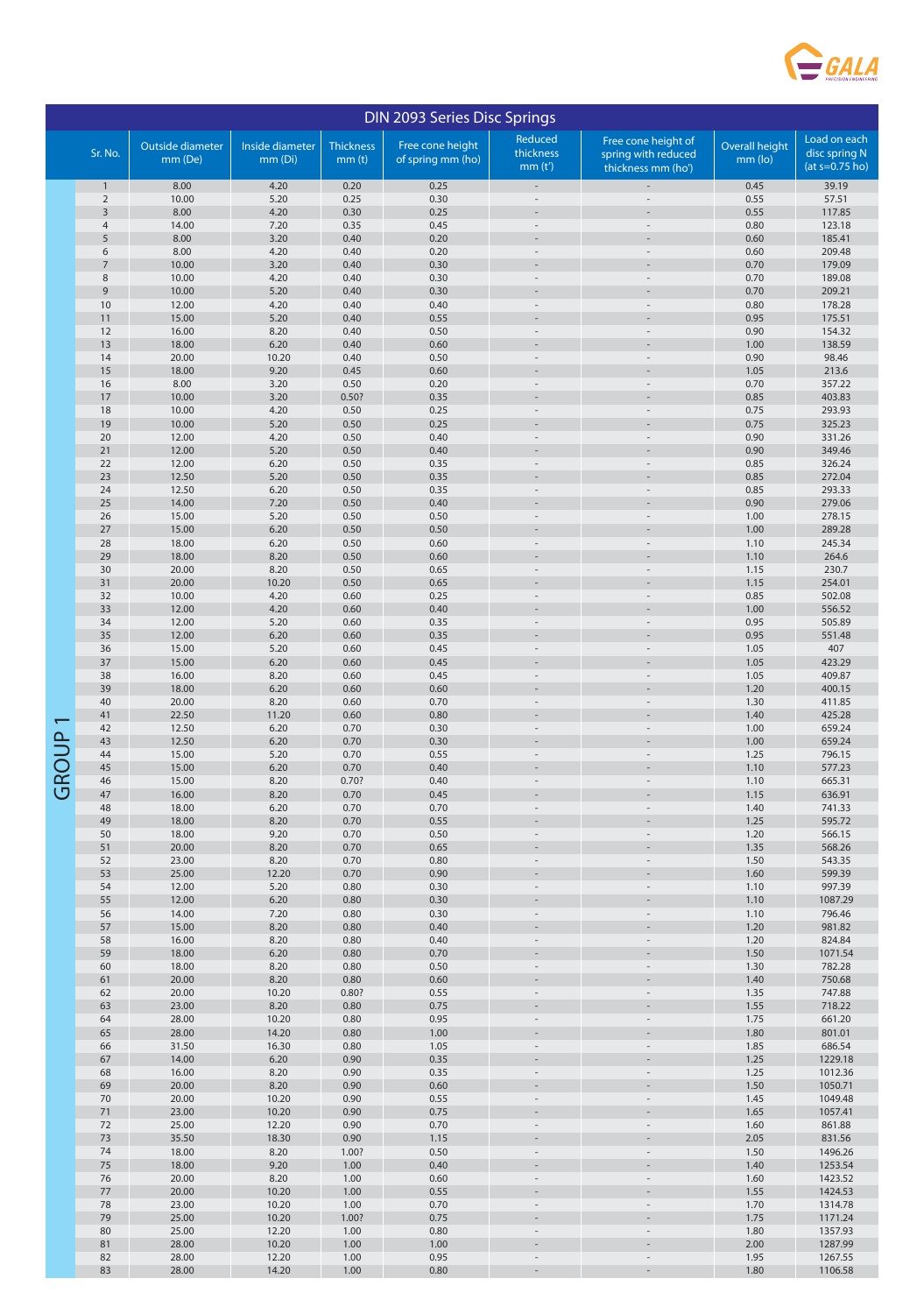

| DIN 2093 Series Disc Springs |            |                             |                            |                                       |                                       |                                |                                                                  |                             |                                                   |
|------------------------------|------------|-----------------------------|----------------------------|---------------------------------------|---------------------------------------|--------------------------------|------------------------------------------------------------------|-----------------------------|---------------------------------------------------|
|                              | Sr. No.    | Outside diameter<br>mm (De) | Inside diameter<br>mm (Di) | <b>Thickness</b><br>mm <sub>(t)</sub> | Free cone height<br>of spring mm (ho) | Reduced<br>thickness<br>mm(t') | Free cone height of<br>spring with reduced<br>thickness mm (ho') | Overall height<br>$mm$ (lo) | Load on each<br>disc spring N<br>$(at = 0.75 ho)$ |
|                              | 84         | 31.50                       | 12.20                      | 1.00                                  | 1.10                                  |                                |                                                                  | 2.10                        | 1166.40                                           |
|                              | 85         | 34.00                       | 12.20                      | 1.00                                  | 1.25                                  |                                |                                                                  | 2.25                        | 1171.66                                           |
|                              | 86<br>87   | 40.00<br>20.00              | 20.40                      | 1.00                                  | 1.30                                  |                                |                                                                  | 2.30                        | 1016.02                                           |
|                              | 88         | 25.00                       | 10.20<br>12.20             | 1.10<br>1.25                          | 0.45<br>0.70                          |                                |                                                                  | 1.55<br>1.95                | 1520.03<br>2213.09                                |
|                              | 89         | 28.00                       | 10.20                      | 1.25                                  | 1.00                                  |                                |                                                                  | 2.25                        | 2393.23                                           |
|                              | 90         | 28.00                       | 12.20                      | 1.25                                  | 0.85                                  |                                |                                                                  | 2.10                        | 2081.58                                           |
|                              | 91         | 28.00                       | 14.20                      | 1.25                                  | 0.85                                  |                                |                                                                  | 2.10                        | 2238.44                                           |
|                              | 92<br>93   | 31.50<br>31.50              | 12.20<br>16.30             | 1.25<br>1.25                          | 0.95<br>0.90                          |                                |                                                                  | 2.20<br>2.15                | 1803.97<br>1911.98                                |
|                              | 94         | 34.00                       | 12.30                      | 1.25                                  | 1.20                                  |                                |                                                                  | 2.45                        | 2023.00                                           |
|                              | 95         | 34.00                       | 14.30                      | 1.25                                  | 1.15                                  |                                |                                                                  | 2.40                        | 1992.34                                           |
|                              | 96         | 35.50                       | 18.30                      | 1.25                                  | 1.00                                  |                                |                                                                  | 2.25                        | 1697.88                                           |
|                              | 97<br>98   | 40.00<br>45.00              | 14.30<br>22.40             | 1.25<br>1.25                          | 1.40<br>1.60                          |                                |                                                                  | 2.65<br>2.85                | 1778.97<br>1889.99                                |
|                              | 99         | 50.00                       | 25.40                      | 1.25                                  | 1.60                                  |                                |                                                                  | 2.85                        | 1549.40                                           |
|                              | 100        | 20.00                       | 10.20                      | 1.50                                  | 0.30                                  |                                |                                                                  | 1.80                        | 2519.72                                           |
|                              | 101<br>102 | 22.50<br>23.00              | 11.20                      | 1.50                                  | 0.55                                  |                                |                                                                  | 2.05                        | 3650.44                                           |
|                              | 103        | 25.00                       | 12.20<br>12.20             | 1.50<br>1.50                          | 0.60<br>0.55                          |                                |                                                                  | 2.10<br>2.05                | 3983.49<br>2924.56                                |
|                              | 104        | 28.00                       | 10.20                      | 1.50                                  | 0.70                                  |                                |                                                                  | 2.20                        | 2721.23                                           |
|                              | 105        | 28.00                       | 12.20                      | 1.50                                  | 0.75                                  |                                |                                                                  | 2.25                        | 3075.57                                           |
|                              | 106        | 28.00                       | 14.20                      | 1.50                                  | 0.65                                  |                                |                                                                  | 2.15                        | 2839.53                                           |
|                              | 107<br>108 | 28.00<br>31.50              | 12.20<br>16.30             | 1.50<br>1.50                          | 0.85<br>0.90                          |                                |                                                                  | 2.35<br>2.40                | 2686.59<br>3228.26                                |
|                              | 109        | 31.50                       | 12.30                      | 1.50?                                 | 1.20                                  |                                |                                                                  | 2.70                        | 3361.30                                           |
|                              | 110        | 34.00                       | 14.30                      | 1.50                                  | 1.05                                  |                                |                                                                  | 2.55                        | 2988.80                                           |
|                              | 111        | 34.00                       | 16.30                      | 1.50                                  | 1.05                                  |                                |                                                                  | 2.55                        | 3153.58<br>2666.79                                |
|                              | 112<br>113 | 34.00<br>40.00              | 14.30<br>16.30             | 1.50<br>1.50                          | 1.30<br>1.30                          |                                |                                                                  | 2.80<br>2.80                | 2748.00                                           |
|                              | 114        | 40.00                       | 20.40                      | 1.50                                  | 1.15                                  |                                |                                                                  | 2.65                        | 2620.13                                           |
|                              | 115        | 50.00                       | 18.40                      | 1.50                                  | 1.65                                  |                                |                                                                  | 3.15                        | 2317.65                                           |
|                              | 116        | 50.00                       | 25.40                      | 1.50                                  | 1.60                                  |                                |                                                                  | 3.10                        | 2510.61                                           |
|                              | 117<br>118 | 56.00<br>28.00              | 28.50<br>10.20             | 1.50<br>1.75                          | 1.95<br>0.90                          |                                |                                                                  | 3.45<br>2.65                | 2620.89<br>5595.06                                |
|                              | 119        | 31.50                       | 16.30                      | 1.75                                  | 0.70                                  |                                |                                                                  | 2.45                        | 3869.21                                           |
|                              | 120        | 34.00                       | 16.30                      | 1.75                                  | 0.90                                  |                                |                                                                  | 2.65                        | 4151.89                                           |
|                              | 121<br>122 | 40.00<br>45.00              | 16.30                      | 1.75<br>1.75                          | 1.35                                  |                                |                                                                  | 3.10<br>3.05                | 4432.69<br>3644.16                                |
|                              | 123        | 63.00                       | 22.40<br>31.00             | 1.80                                  | 1.30<br>2.35                          |                                |                                                                  | 4.15                        | 4236.24                                           |
|                              | 124        | 31.50                       | 16.30                      | 2.00                                  | 0.75                                  |                                |                                                                  | 2.75                        | 6169.88                                           |
|                              | 125        | 34.00                       | 16.30                      | 2.00                                  | 0.85                                  |                                |                                                                  | 2.85                        | 5779.60                                           |
|                              | 126<br>127 | 35.50<br>40.00              | 18.30<br>14.30             | 2.00<br>2.00                          | 0.80<br>1.05                          |                                |                                                                  | 2.80<br>3.05                | 5184.27<br>4766.17                                |
| $\sim$                       | 128        | 40.00                       | 16.30                      | 2.00                                  | 1.10                                  |                                |                                                                  | 3.10                        | 5165.89                                           |
| <u> പ</u>                    | 129        | 40.00                       | 18.30                      | 2.00                                  | 1.15                                  |                                |                                                                  | 3.15                        | 5653.00                                           |
|                              | 130        | 40.00                       | 20.40                      | 2.00                                  | 1.10                                  |                                |                                                                  | 3.10                        | 5698.12                                           |
|                              | 131<br>132 | 50.00<br>50.00              | 18.40<br>20.40             | 2.00<br>2.00                          | 1.65<br>1.50                          |                                |                                                                  | 3.65<br>3.50                | 5111.53<br>4684.97                                |
| GR                           | 133        | 50.00                       | 22.40                      | 2.00                                  | 1.60                                  |                                |                                                                  | 3.60                        | 5218.96                                           |
|                              | 134        | 50.00                       | 25.40                      | 2.00                                  | 1.40                                  |                                |                                                                  | 3.40                        | 4759.70                                           |
|                              | 135<br>136 | 56.00<br>60.00              | 28.50<br>20.50             | 2.00                                  | 1.60                                  |                                |                                                                  | 3.60<br>4.20                | 4435.83                                           |
|                              | 137        | 71.00                       | 36.00                      | 2.00<br>2.00                          | 2.20<br>2.60                          |                                |                                                                  | 4.60                        | 5023.64<br>5141.37                                |
|                              | 138        | 45.00                       | 22.40                      | 2.20                                  | 1.15                                  |                                |                                                                  | 3.35                        | 6148.13                                           |
|                              | 139        | 40.00                       | 20.40                      | 2.25                                  | 0.90                                  |                                |                                                                  | 3.15                        | 6496.89                                           |
|                              | 140<br>141 | 50.00<br>80.00              | 25.40<br>41.00             | 2.25<br>2.25                          | 1.50<br>2.95                          |                                |                                                                  | 3.75<br>5.20                | 7213.06<br>6609.20                                |
|                              | 142        | 40.00                       | 20.40                      | 2.50                                  | 0.95                                  |                                |                                                                  | 3.45                        | 9384.80                                           |
|                              | 143        | 45.00                       | 22.40                      | 2.50                                  | 1.00                                  |                                |                                                                  | 3.50                        | 7711.94                                           |
|                              | 144        | 50.00                       | 18.30                      | 2.50                                  | 1.35                                  |                                |                                                                  | 3.85                        | 7711.33                                           |
|                              | 145<br>146 | 50.00<br>50.00              | 18.40<br>20.40             | 2.50<br>2.50                          | 1.65<br>1.35                          |                                |                                                                  | 4.15<br>3.85                | 963798.00<br>7914.88                              |
|                              | 147        | 50.00                       | 22.40                      | 2.50                                  | 1.40                                  |                                |                                                                  | 3.90                        | 8505.60                                           |
|                              | 148        | 50.00                       | 25.40                      | 2.50                                  | 1.40                                  |                                |                                                                  | 3.90                        | 9058.29                                           |
|                              | 149        | 56.00                       | 28.50                      | 2.50                                  | 1.70                                  |                                |                                                                  | 4.20                        | 8973.00                                           |
|                              | 150<br>151 | 60.00<br>60.00              | 20.50<br>25.50             | 2.50<br>2.50                          | 2.20<br>1.90                          |                                |                                                                  | 4.70<br>4.40                | 9250.16<br>8170.54                                |
|                              | 152        | 60.00                       | 30.50                      | 2.50                                  | 2.00                                  |                                |                                                                  | 4.50                        | 9427.08                                           |
|                              | 153        | 63.00                       | 31.00                      | 2.50                                  | 1.75                                  |                                |                                                                  | 4.25                        | 7185.35                                           |
|                              | 154<br>155 | 70.00<br>71.00              | 30.50                      | 2.50                                  | 2.40                                  |                                |                                                                  | 4.90                        | 8026.49                                           |
|                              | 156        | 80.00                       | 36.00<br>31.00             | 2.50<br>2.50                          | 2.00<br>2.80                          |                                |                                                                  | 4.50<br>5.30                | 6721.86<br>7235.23                                |
|                              | 157        | 90.00                       | 46.00                      | 2.50                                  | 3.20                                  |                                |                                                                  | 5.70                        | 7680.21                                           |
|                              | 158        | 100.00                      | 51.00                      | 2.70                                  | 3.50                                  |                                |                                                                  | 6.20                        | 8604.45                                           |
|                              | 159<br>160 | 60.00<br>50.00              | 30.50<br>18.30             | 2.75<br>3.00                          | 2.00<br>1.00                          |                                |                                                                  | 4.75<br>4.00                | 12349.47<br>9604.24                               |
|                              | 161        | 50.00                       | 18.40                      | 3.00                                  | 1.20                                  |                                |                                                                  | 4.20                        | 11623.96                                          |
|                              | 162        | 50.00                       | 25.40                      | 3.00                                  | 1.10                                  |                                |                                                                  | 4.10                        | 11970.38                                          |
|                              | 163        | 56.00                       | 28.50                      | 3.00                                  | 1.30                                  |                                |                                                                  | 4.30                        | 11382.53                                          |
|                              | 164        | 60.00                       | 20.50                      | 3.00                                  | 2.20                                  |                                |                                                                  | 5.20                        | 15457.10                                          |